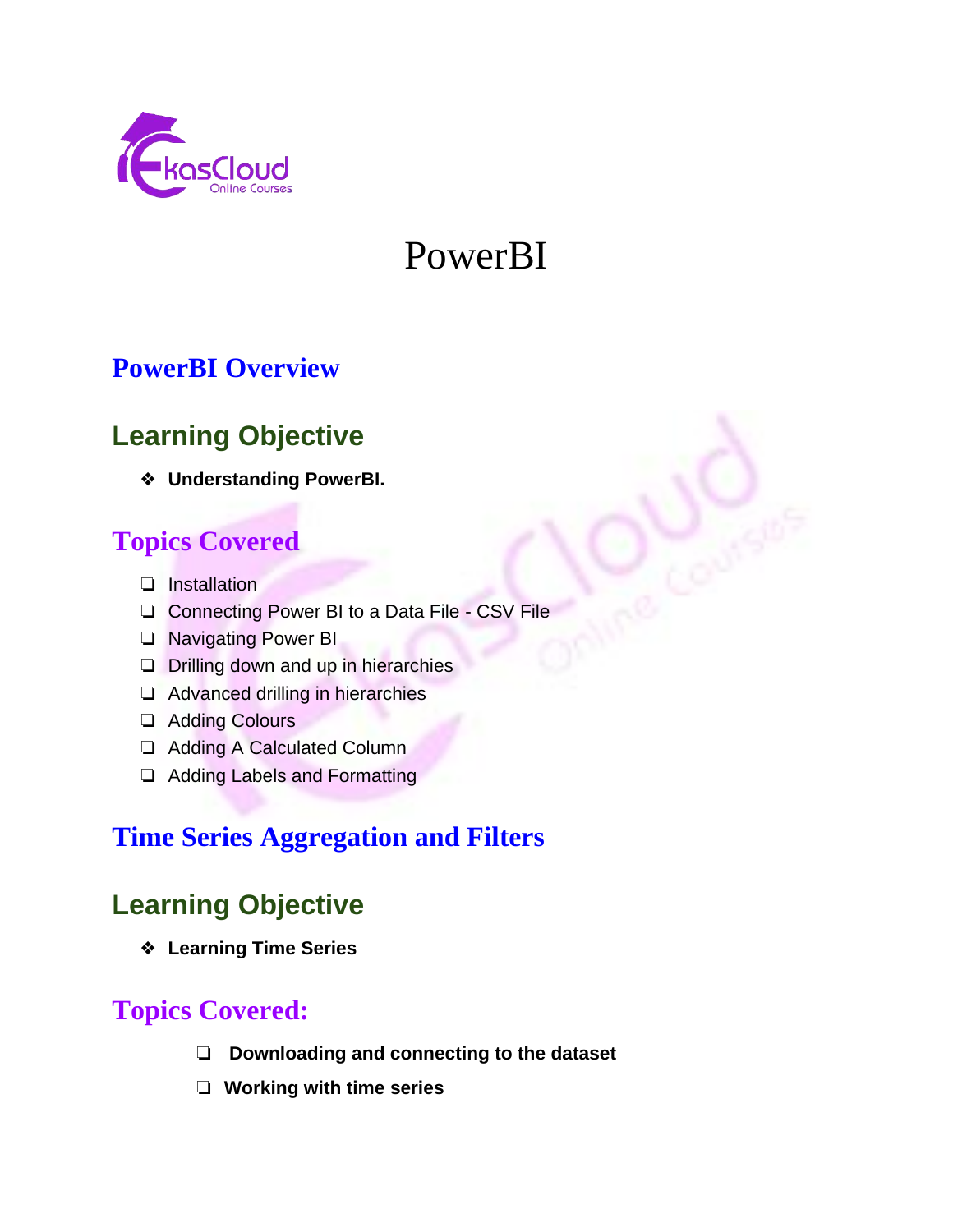- ❏ **Understanding aggregation and granularity**
- ❏ **Creating an area chart & learning about highlighting**
- ❏ **Filters and Slicers in Power BI**

#### **Maps, Scatter plots and Interactive Dashboards**

#### **Learning Objective**

- ❖ **Learning Maps, Scatter plots and Interactive Dashboards**
	- ❏ **Joining data in Power BI**
	- ❏ **Understanding how LEFT, RIGHT, INNER, and OUTER joins work**
	- ❏ **Joins with duplicate values**
	- ❏ **Joining on multiple fields**
	- ❏ **Creating a map, working with hierarchies, lats and lons**
	- ❏ **Power BI: Calculated Columns vs Calculated Measures**
	- ❏ **Creating a scatter plot**
	- ❏ **Combining charts, filters and slicers**
	- ❏ **Adding a Donut Chart**
	- ❏ **Joining data in Power BI**
	- ❏ **Understanding how LEFT, RIGHT, INNER, and OUTER joins work**
	- ❏ **Joins with duplicate values**
	- ❏ **Joining on multiple fields**
	- ❏ **Creating a map, working with hierarchies, lats and lons**
	- ❏ **Power BI: Calculated Columns vs Calculated Measures**
	- ❏ **Creating a scatter plot**
	- ❏ **Combining charts, filters and slicers**
	- ❏ **Adding a Donut Chart**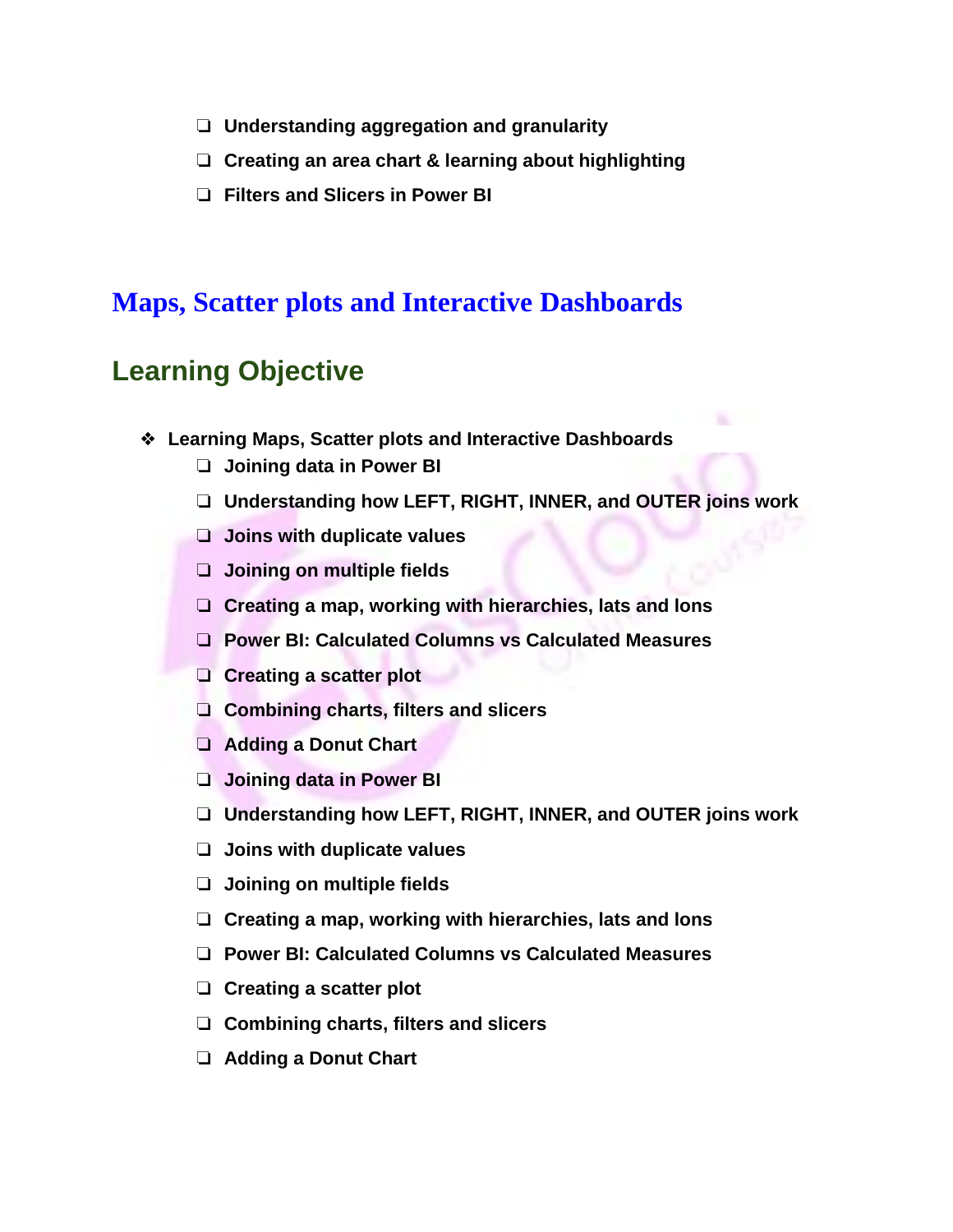#### **Note :All topics are delivered as Hands-On sessions.**

# **Creating An Interactive Business Intelligence Report**

# **Learning Objective**

❖ **Learning reporting using PowerBI**

# **Topics Covered**

- ❏ **Downloading the dataset and connecting Power BI**
- ❏ **Mapping: How To Set Geographical Roles**
- ❏ **Creating Table Calculations for Gender**
- ❏ **Creating Bins and Distributions for Age**
- ❏ **Creating Bins and Distributions for Balance**
- ❏ **How to create a Treemap chart**
- ❏ **Creating a Customer Segmentation Dashboard**
- ❏ **Controlling Report Interactivity**
- ❏ **Analyzing the Customer Segmentation Dashboard**
- ❏ **Creating an Interactive Business Intelligence Report**

#### **Leveraging Custom Visuals**

#### **Learning Objective**

❖ **Learning Custom Visuals using PowerBI**

# **Topics Covered**

❏ **Visualizing the European Debt Crisis**